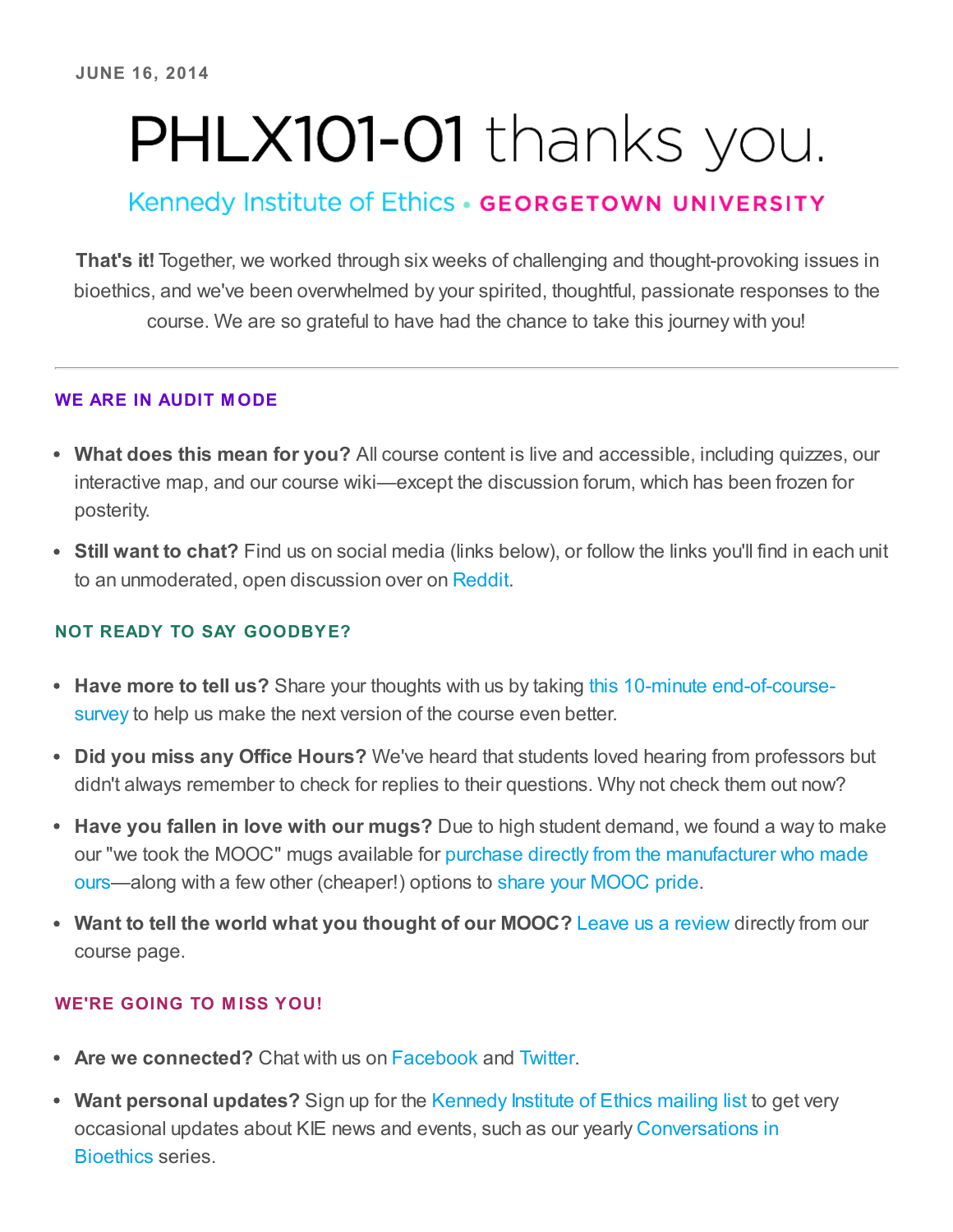• Caught the bioethics bug? Each year, students, professionals, and researchers from around the world visit the KIE and its Bioethics Research Library, through our visiting [researchers](https://kennedyinstitute.georgetown.edu/programs/visitingresearchers-apply.cfm.html) program or our Intensive [Bioethics](http://ibc40.org/) Course. This year, you could be one of them!

## Just joining us now? Not a problem!

Head over to **[Courseware](https://courses.edx.org/courses/GeorgetownX/phlx101-01/1T2014/courseware/)** to learn more about the course, then dive right into **Week 1**. The time to take the course for credit has passed, for now, but you are warmly encouraged to explore the course as an auditor!

Click on **[Courseware](https://courses.edx.org/courses/GeorgetownX/phlx101-01/1T2014/courseware/)** at the top left of your screen to get started!



M AY 20, 2014

[Edit](https://studio.edx.org/course_info/GeorgetownX/phlx101-01/1T2014#) | [Delete](https://studio.edx.org/course_info/GeorgetownX/phlx101-01/1T2014#)



You made it! Welcome back for our final week of **bioethics** via the [Kennedy](http://kennedyinstitute.georgetown.edu/) Institute of Ethics at [Georgetown!](http://georgetown.edu/)

#### THIS WEEK

- This week, we take a look at what happens when **bioethics crosses borders** with Drs. Rebecca Kukla and Madison Powers (not, as our weekly email mistakenly said, Drs. Rebecca Kukla and John Keown!).
- We hope that this week, you'll find time to use our **course wiki** to share cultural insights from your corner of the globe, relating to this week's topics or any of the weeks prior. We have already learned so much from you, and have watched you learning from each other in this amazing global classroom! This week's content on bioethics and globalization is especially suited to this kind of exchange.
- As always, make sure to **Do More** with some community-building reflection questions and activities, Explore More with our curated set of additional resources, and keep sharing your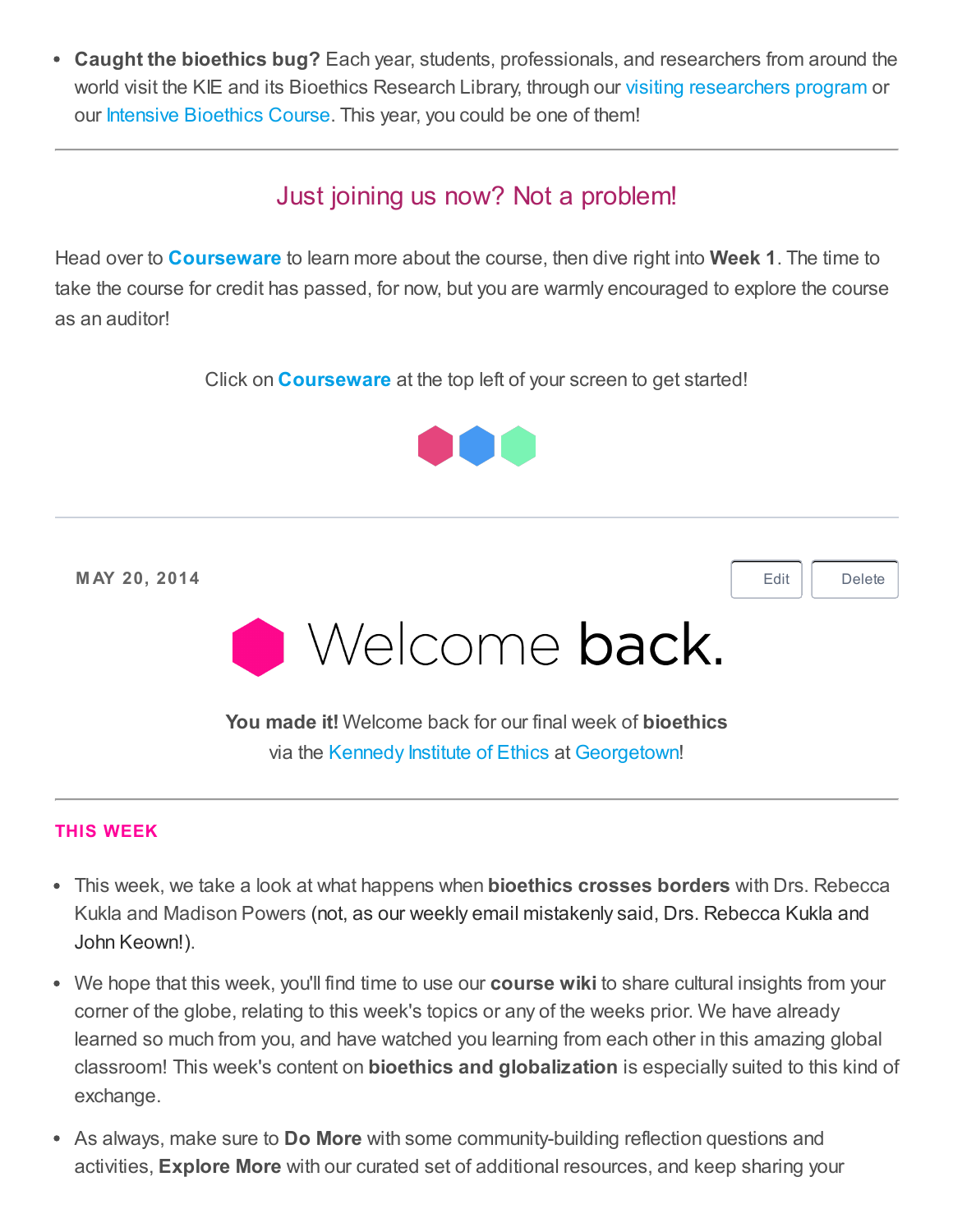Click on **[Courseware](https://courses.edx.org/courses/GeorgetownX/phlx101-01/1T2014/courseware/)** at the top left of your screen to get started!



M AY 13, 2014

[Edit](https://studio.edx.org/course_info/GeorgetownX/phlx101-01/1T2014#) | [Delete](https://studio.edx.org/course_info/GeorgetownX/phlx101-01/1T2014#)



We're so glad to have you back for our penultimate week of **bioethics** from the [Kennedy](http://kennedyinstitute.georgetown.edu/) Institute of Ethics at [Georgetown!](http://georgetown.edu/)

#### THIS WEEK

- This week, we're exploring more personal material, as we examine ethics at the end of life with Drs. John Keown and Robert Veatch.
- This week brings another class-wide poll, with questions at the beginning and end of the first unit designed to let you gauge your own views and reflect on how they may have changed over the course of the unit. Scroll down after the first and last videos to take the poll and share your thoughts with classmates!
- Beyond the lectures and discussions, make sure to **Do More** with some community-building reflection questions, Explore More with our carefully-curated set of additional resources, and keep sharing your thoughts, experiences, and ideas with us on [Facebook](https://www.facebook.com/KennedyInstituteofEthics/)[,Twitter,](https://twitter.com/BioethicsMOOC/) and [Reddit.](http://www.reddit.com/r/BioethicsMOOC/)

As always, click on **[Courseware](https://courses.edx.org/courses/GeorgetownX/phlx101-01/1T2014/courseware/)** at the top left of your screen to get started!



[Edit](https://studio.edx.org/course_info/GeorgetownX/phlx101-01/1T2014#) [Delete](https://studio.edx.org/course_info/GeorgetownX/phlx101-01/1T2014#)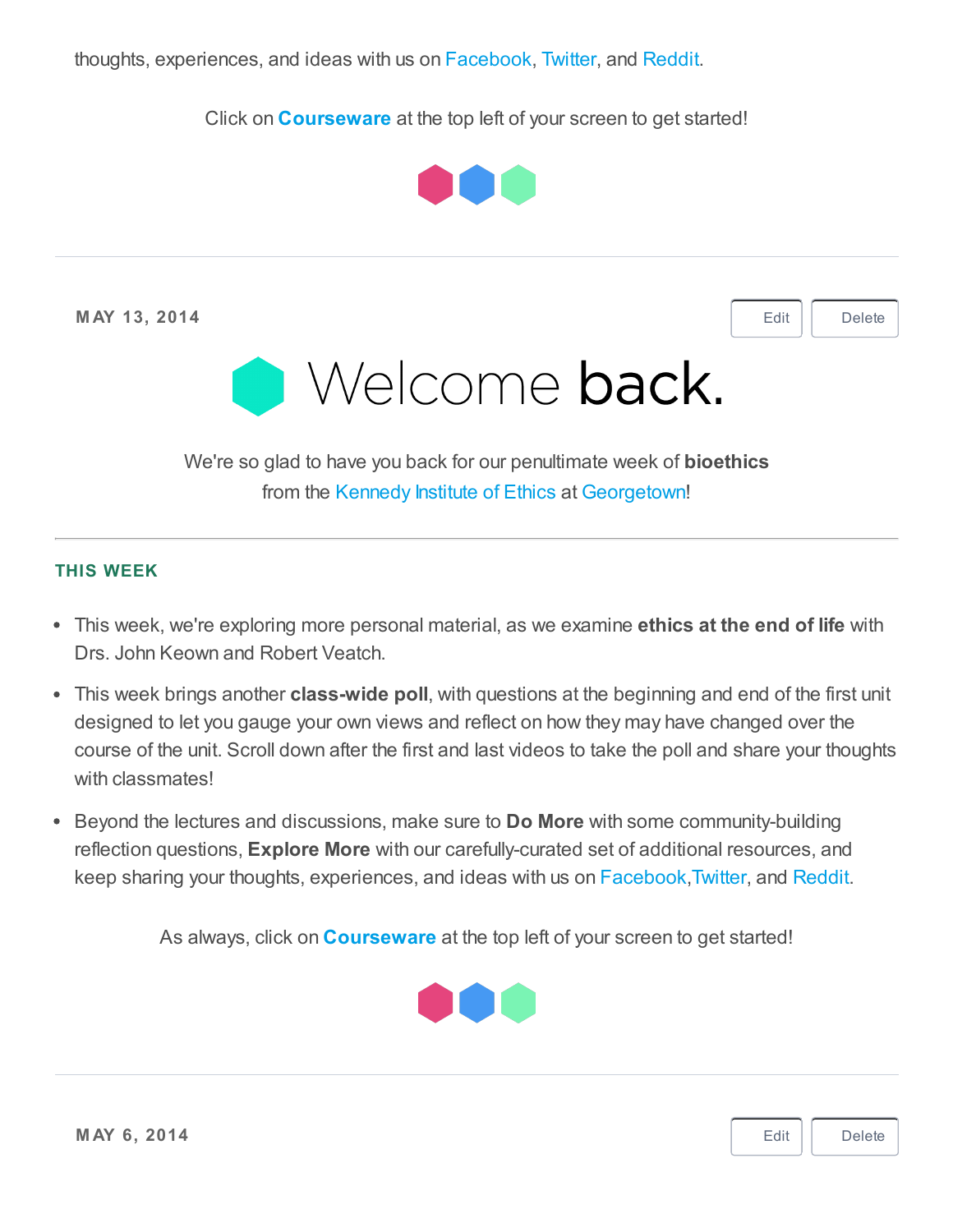

We're so glad to have you back for a fourth week of **bioethics** from the [Kennedy](http://kennedyinstitute.georgetown.edu/) Institute of Ethics at [Georgetown!](http://georgetown.edu/)

#### THIS WEEK

- This week, we'll explore some sensitive, personal material, as we examine ethics at the beginning of life with Drs. Karen Stohr and Maggie Little. We're proud of the community we've built here, and we know that you'll treat these discussions with the seriousness, respect, and empathy they deserve.
- Beyond the lectures and discussions, make sure to Do More with some community-building reflection questions, Explore More with our carefully-curated set of additional resources, and keep sharing your thoughts, experiences, and ideas with us on [Facebook](https://www.facebook.com/KennedyInstituteofEthics/)[,Twitter,](https://twitter.com/BioethicsMOOC/) and [Reddit.](http://www.reddit.com/r/BioethicsMOOC/)

As always, click on **[Courseware](https://courses.edx.org/courses/GeorgetownX/phlx101-01/1T2014/courseware/)** at the top left of your screen to get started!



APRIL 29, 2014 [Edit](https://studio.edx.org/course_info/GeorgetownX/phlx101-01/1T2014#) | [Delete](https://studio.edx.org/course_info/GeorgetownX/phlx101-01/1T2014#) Welcome back. We're so glad you're back for a third helping of **bioethics** from the [Kennedy](http://kennedyinstitute.georgetown.edu/) Institute of Ethics at [Georgetown!](http://georgetown.edu/)

#### LAST WEEK

• Last week, we experimented with an **off-site class discussion format**, which has been wonderful so far. [Check](http://www.reddit.com/r/BioethicsMOOC/) it out!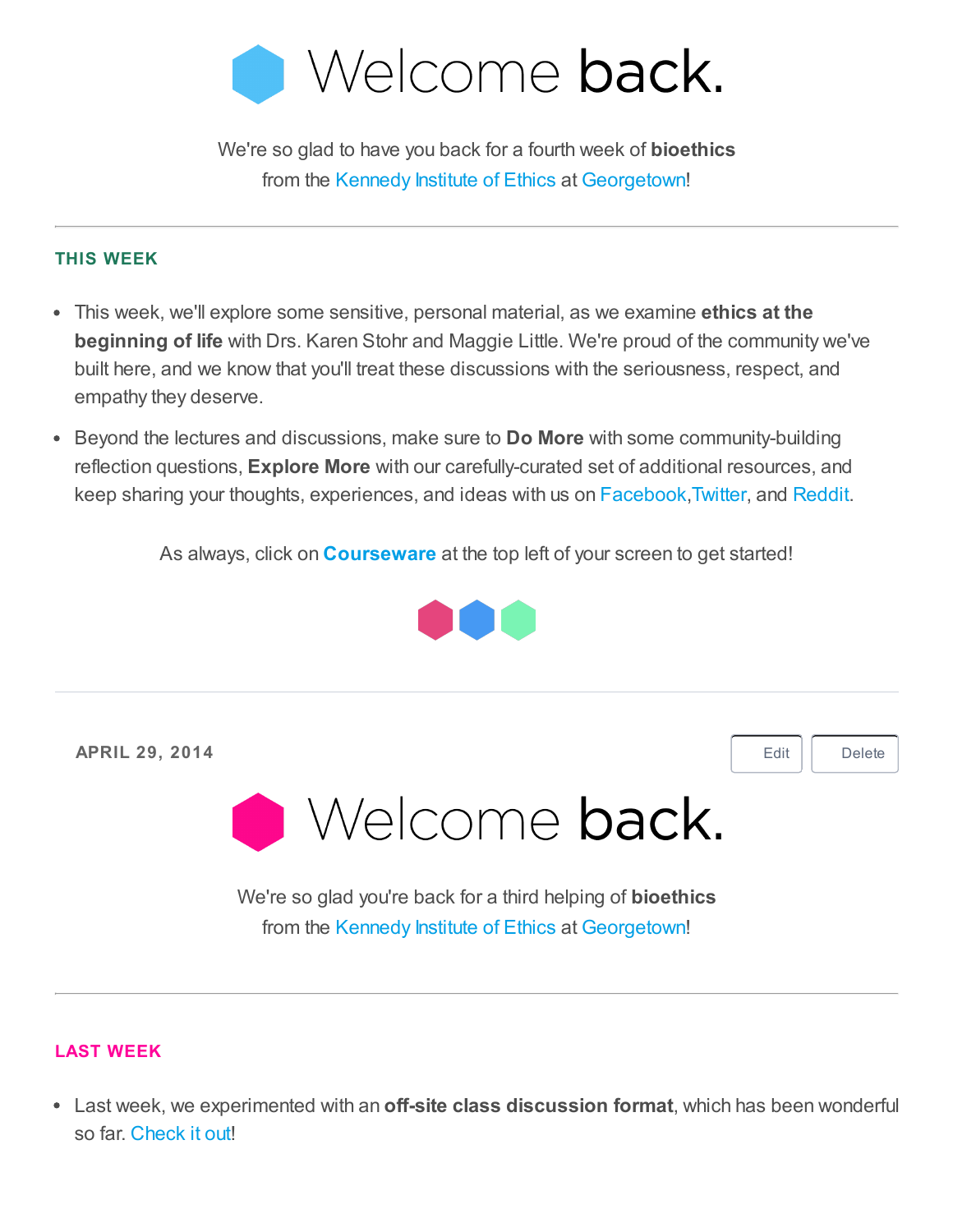#### IN OFFICE HOURS

- We opted to give you a few more days to surface questions for Week 2 Office [Hours](https://studio.edx.org/course_info/GeorgetownX/phlx101-01/1T2014), so head on over to ask questions on that content if you haven't already.
- Check back later this week for answers to questions direct from the course team and more updates from classmates around the world.

#### THIS WEEK

- Dive into issues around justice with Drs. Bob Veatch and Madison Powers,
- don't miss another course-wide poll on health care allocation,
- make sure to **Do More** with some more design-minded activities, and
- keep sharing your thoughts, experiences, and ideas with us on [Facebook](https://www.facebook.com/KennedyInstituteofEthics/) and [Twitter](https://twitter.com/BioethicsMOOC/).

Click on **[Courseware](https://courses.edx.org/courses/GeorgetownX/phlx101-01/1T2014/courseware/)** at the top left of your screen to get started.



| <b>APRIL 22, 2014</b>                                                                                                  | Edit | Delete |
|------------------------------------------------------------------------------------------------------------------------|------|--------|
| <b>O</b> Welcome back.                                                                                                 |      |        |
| We're so glad you're back for a second week of <b>bioethics</b><br>with the Kennedy Institute of Ethics at Georgetown! |      |        |

#### LAST WEEK

• Last week, more than 3000 of you from 188 countries around the world dropped pins on our [interactive](https://courses.edx.org/courses/GeorgetownX/phlx101-01/1T2014/8bfe87399d704cf88dd206577612509a/) map, and still more had lively discussions on **provider autonomy** and patient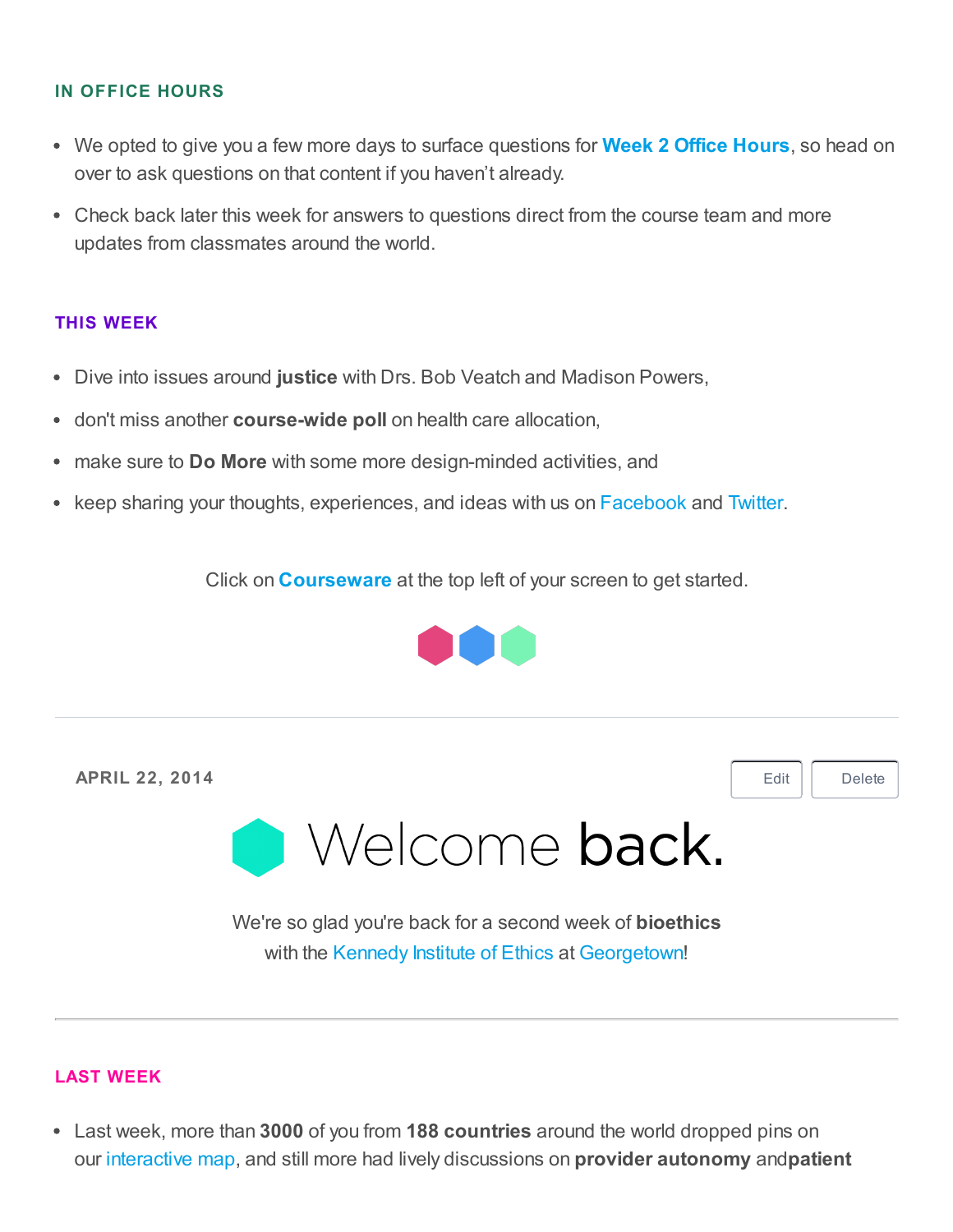autonomy online and in the real [world.](https://courses.edx.org/courses/GeorgetownX/phlx101-01/1T2014/courseware/85b6fcc9043741359204925dc14df35d/07da5a6f9fd74884b5ff8c9df86f52f2/5)

#### IN OFFICE HOURS

- Check out the **Week 1 Office [Hours](https://courses.edx.org/courses/GeorgetownX/phlx101-01/1T2014/courseware/85b6fcc9043741359204925dc14df35d/07da5a6f9fd74884b5ff8c9df86f52f2/)** for some answers to questions direct from the course team,
- a few fun [updates](https://courses.edx.org/courses/GeorgetownX/phlx101-01/1T2014/courseware/85b6fcc9043741359204925dc14df35d/07da5a6f9fd74884b5ff8c9df86f52f2/5) from classmates around the world, and
- word on a new [experiment](http://www.reddit.com/r/BioethicsMOOC/) we're running this week.

#### THIS WEEK

- Take this [2-minute](https://oadsgeorgetown.qualtrics.com/SE/?SID=SV_9GZrrhLEkvfxUq1) survey to help us get to know you even better,  $\bullet$
- dip into disability with Dr. Rebecca Kukla and enhancement with Dr. Maggie Little, and  $\bullet$
- keep sharing your thoughts, experiences, and ideas with us on [Facebook](https://www.facebook.com/KennedyInstituteofEthics/) and [Twitter](https://twitter.com/BioethicsMOOC/).



APRIL 15, 2014

[Edit](https://studio.edx.org/course_info/GeorgetownX/phlx101-01/1T2014#) | [Delete](https://studio.edx.org/course_info/GeorgetownX/phlx101-01/1T2014#)

Welcome to PHLX101-01

We here at the [Kennedy](http://kennedyinstitute.georgetown.edu/) Institute of Ethics at [Georgetown](http://georgetown.edu/) are so excited to introduce you to the wonderful world of bioethics.

# Let's get started.

#### M EET YOUR CLASSM ATES

• Drop a pin at our [interactive](https://courses.edx.org/courses/GeorgetownX/phlx101-01/1T2014/8bfe87399d704cf88dd206577612509a/) map (above), and